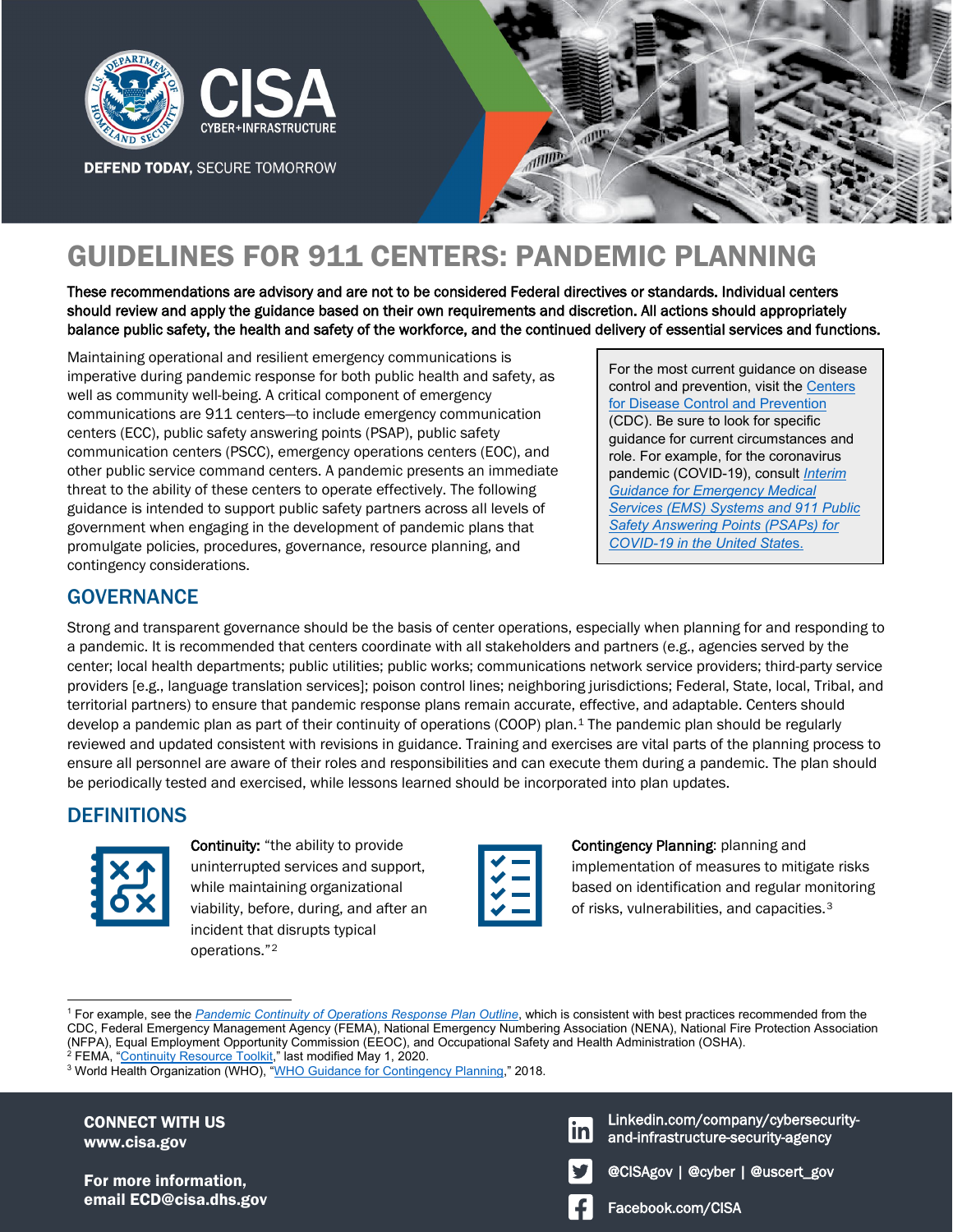# GUIDELINES FOR 911 CENTERS: PANDEMIC PLANNING

911 centers serve a common mission across the Nation, but their individual operating procedures and protocols differ. Prior to drafting any governing documents, it is important that 911 centers translate continuity and contingency planning to their unique organizational and operational environments. Each plan should address the four phases of emergency management—mitigation, prevention, response, and recovery. Consider these steps:

- Identify and prioritize the center's essential functions through evaluations, such as risk assessments and business process and impact analysis.
- **•** Determine appropriate mitigation options including alternate/additional operating locations, telework, devolution, and mutual aid agreements.
- **If** Identify the center's key elements that correlate with the essential functions, including both human resources and technology.
- **Establish an order of succession that presents a** predefined transition of leadership. List positions, delegations of authority, and consider alternatives for positions that cannot be readily replaced. Review and update regularly.
- **Develop a continuity plan and implement selected** options and elements based on identified present needs, previous research, and prioritization.
- To ensure that the governing plans and procedures remain accurate and up-to-date, follow the Federal Emergency Management Agency's (FEMA) recommended continuity program management cycle<sup>[4](#page-1-0)</sup>:
	- o Step 1: Develop Plans & Procedures
	- o Step 2: Conduct Test, Training & Exercises

## Potential Pandemic Planning Partners

Internal and external stakeholders should be included throughout the planning process. Pandemic planning teams could include:

- $\checkmark$  Center or agency personnel (e.g., oversight personnel, administrators, telecommunicators, Communication Unit Leader [COML], Public information officer (PIO)/Public Affairs representatives, Computer-Aided Dispatch [CAD] System Manager, Geographic Information System [GIS] Coordinator, Training Coordinator)
- $\checkmark$  Public safety entities (e.g., law enforcement, fire services, emergency medical services [EMS], public works)
- $\checkmark$  State and local emergency management agency representatives
- $\checkmark$  State and local health departments
- $\checkmark$  Government elected or appointed officials
- $\checkmark$  City or county finance office
- $\checkmark$  City or county attorney
- $\checkmark$  State or local government risk managers or insurance providers
- Statewide Interoperability Coordinator (SWIC)
- $\checkmark$  State and local public health services (e.g., hospital emergency room administrators and urgent care providers)
- $\checkmark$  Providers of key services (e.g., local exchange carriers, commercial communications service providers, utility providers, food service providers, transportation, lodging)
- Critical infrastructure owners and operators
- $\checkmark$  Representatives from local Tribes and other Tribal partners
- $\checkmark$  Representatives of voluntary agencies (e.g., fire departments, rescue squads, EMS organizations, organizations that serve the deaf and hard-of-hearing communities)
- $\checkmark$  Representatives of unions or collective bargaining units of response employees and other agencies, as required

While not all these parties will contribute to writing the plan, engaging them in the review process and considering their role and responsibilities (e.g., approval authority, individual contributor, supply chain) during a pandemic will strengthen the plan.

- o Step 3: Develop Evaluations, After Action Reports (AARs), & Lessons Learned
- o Step 4: Develop Improvement Plans

# RESOURCE PLANNING

Planning resources for a pandemic is different from preparing for a natural disaster. Pandemics are typically longer in duration and may occur in waves.[5](#page-1-1) Pandemics also occur over a wide geographic area, thus affecting people and supply chains, potentially including worldwide impacts. Leadership at 911 centers should carefully consider the depth and breadth of resources required to maintain daily operations and the resources that those who rely on emergency services may need at this time.

CONNECT WITH US www.cisa.gov

For more information, email ECD@cisa.dhs.gov Facebook.com/CISA

and-infrastructure-security-agency Linkedin.com/company/cybersecurity-





<u>inl</u>

 $\overline{a}$ <sup>4</sup> FEMA, "<u>Continuity Resource Toolkit</u>," last modified May 1, 2020.<br><sup>5</sup> OSHA "Pandemic Influenza Prenaredness and Response Guida

<span id="page-1-1"></span><span id="page-1-0"></span>OSHA, ["Pandemic Influenza Preparedness and Response Guidance for Healthcare Workers and Healthcare Employers,"](https://www.osha.gov/Publications/OSHA_pandemic_health.pdf) 2009.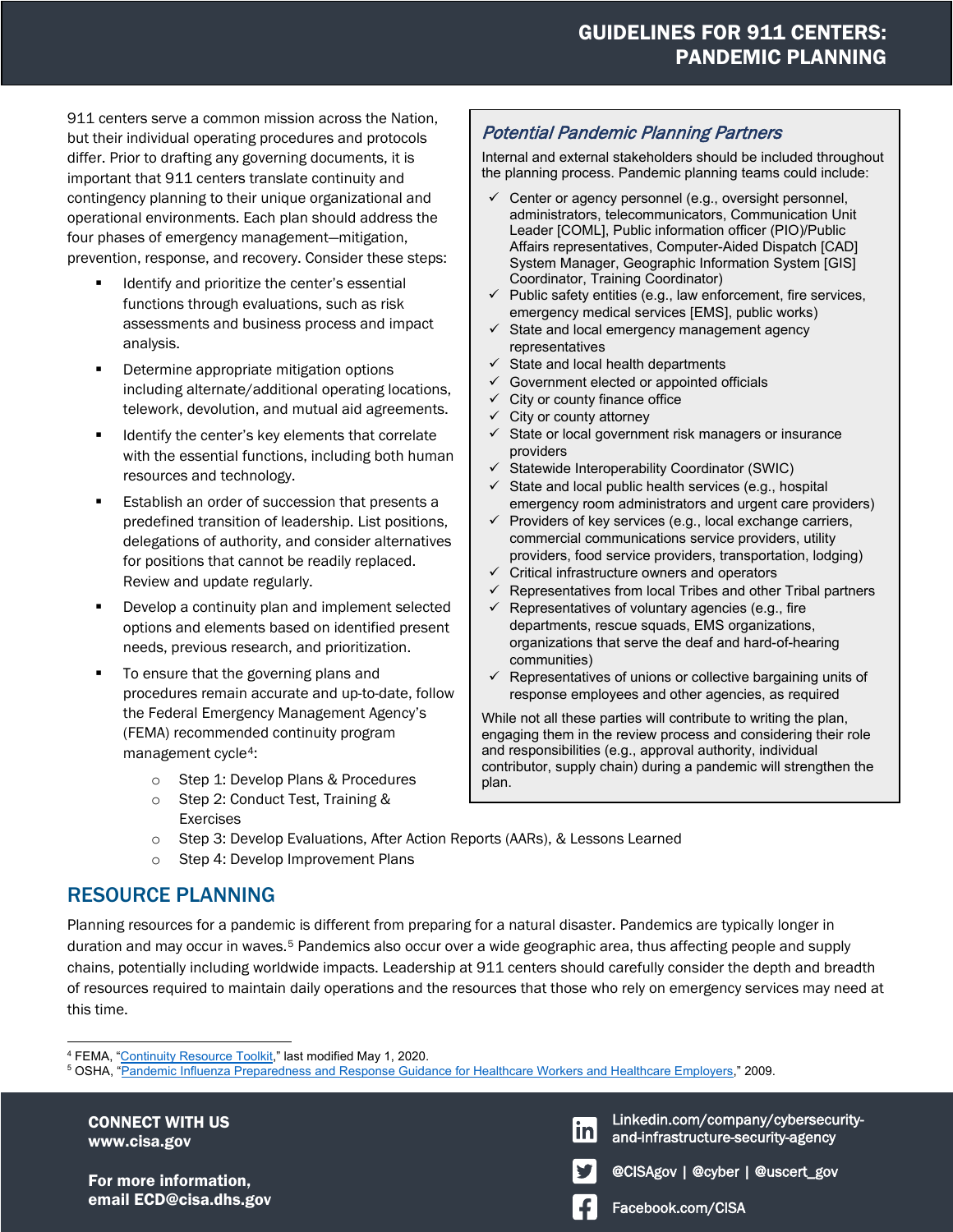When planning, expect:

- Significant loss of staff hours and availability (e.g., illness, need to care for others)
- Need to modify call answering and medical dispatch protocols
- Moderate fluctuations in call volume and dispatched calls for services to all serviced disciplines
- Need to include new or additional operating locations (e.g., backup communication center, field hospitals) or closure procedures
- Shortage of critical supplies and resources (e.g., cleaning/disinfecting supplies and equipment, personal protective equipment [PPE], telecommunications and technology resources, facility equipment and space)
- Need for continuous community outreach and support
- **•** Need to adapt to evolving circumstances, including easing of restrictions and return to normalcy

The subsequent sections provide best practices to mitigate the impacts of these challenges.

### Maintain Staffing Levels

- Coordinate with State or local governments and other pandemic task forces to ensure that essential center personnel are identified as members of the essential critical infrastructure workforce and afforded the same protections and priorities as other first responders (e.g., pandemic testing, transportation, alternative sheltering options).
- Institute pandemic policies and procedures to maintain staffing levels. Examples include:
	- o Cancel all prearranged and upcoming meetings and conferences
	- o Consider cancelling pre-approved leave, if necessary
	- o Limit training to essential personnel on an as-needed basis (e.g., how to properly use and dispose of PPE)
- **Take steps to prevent, mitigate, and respond to the spread of the virus among center staff, including authorizing** priority supply of sanitizing supplies and PPE to centers with accompanying training to ensure effective use. Advise personnel to use PPE mindfully and follow the CDC's *[Strategies to Optimize the Supply of PPE and Equipment](https://www.cdc.gov/coronavirus/2019-ncov/hcp/ppe-strategy/index.html?CDC_AA_refVal=https%3A%2F%2Fwww.cdc.gov%2Fcoronavirus%2F2019-ncov%2Fhcp%2Fhealthcare-supply-ppe-index.html)*. Develop recovery plans now to assure triggers that signal the change from response to recovery are well understood and achievable.
- Create tools such as job aids for vital roles and functions (e.g., checklist of activities, contact information) to assist personnel in learning and understanding roles different from their normal functions.
- **Coordinate with human resources, risk management, and legal counsel to ensure easily accessible medical** screening capabilities throughout the pandemic; be aware of Americans with Disabilities Act (ADA) and Health Insurance Portability and Accountability Act of 1996 (HIPAA) compliance requirements.
- Cross-train positions to ensure personnel are qualified, with minimal refamiliarization training, to assume roles to cover for employees who might be absent.
- **Establish a telephone response unit (TRU) to respond to non-emergency calls or calls for services that do not require** the physical presence of a public safety responder (e.g., criminal reports for property crimes of non-violent nature, with no suspect or witness information, occurred more than 30 minutes ago).
- **Permion processes and procedures for directing callers to the locality's information phone line (e.g., 311 or other** government directory numbers) if applicable.
- Reference *[Guidelines for 911 Centers: Pandemic Operating Procedures](https://www.cisa.gov/coronavirus)* and *[Guidelines for 911 Centers: Cleaning](https://www.cisa.gov/coronavirus)  [and Disinfecting](https://www.cisa.gov/coronavirus) During a Pandemic* for additional best practices on limiting staff exposure to illness and maintaining a clean facility.

### Modify Call Answering and Medical Dispatch Protocols

**Parage 2** Develop a call screening process specific to the pandemic. Train floor personnel on its usage and make sure that all relevant information is captured in call notes and the information is communicated over the radio or mobile data systems to responders. This screening process may change as the pandemic evolves and new information emerges.

CONNECT WITH US www.cisa.gov

For more information, email ECD@cisa.dhs.gov Facebook.com/CISA

Linkedin.com/company/cybersecurity-<u>inl</u> and-infrastructure-security-agency



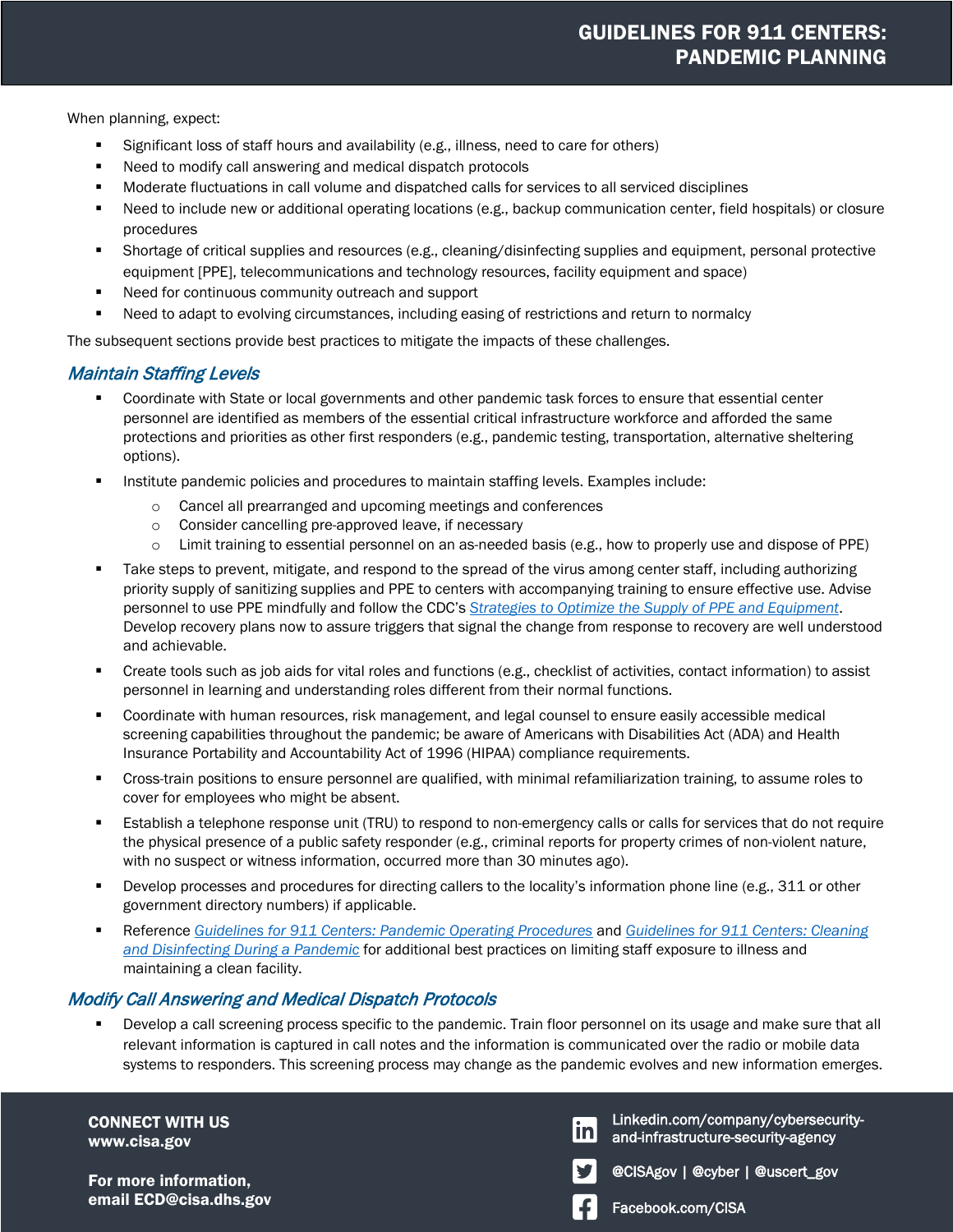Ensure availability of CAD administrator and vendor support, as call answering modifications may require CAD tailoring or additions to the CAD or call taking software depending upon the center's technology.

## Anticipate Fluctuations in Call Volume and Dispatched Calls for Services Across All Disciplines

- While centers will experience fluctuations in telephone and dispatched call volumes due to outbreak circumstances, the length of time to manage each call may also increase due to the requirements associated with pandemic screening protocols. Centers should explore innovative ways to manage EMS calls for service to keep the number of calls in queue as low as possible.
- Coordinate emergency orders and guidance across pandemic response partners. This will ensure consistency in messaging and allow the center to anticipate increased call volume upon release of the guidance. Reference *[Guidelines for Executives: 911 Center Pandemic Recommendations](https://www.cisa.gov/coronavirus)* for additional best practices on partner coordination.

### Develop Additional Operating Locations and/or Closure Procedures

- Communications centers may need to transfer operations or combine operations with a back-up center. Transferring of 911 calls to another center is generally either part of a standard COOP strategy or can be accomplished by the local exchange carrier (911 telephone service provider). When developing a plan to transfer operations:
	- $\circ$  Review guidance on telework and consult with the information technology (IT) section or department to assess telework risk. Reexamine telework policies and allow remote work whenever possible.
	- o Document available backup facilities and systems (e.g., broadband, cloud-based CAD, access to radio system control or remote consoles, mobile data systems access).
	- $\circ$  Identify whether critical capabilities (e.g., location, CAD, other critical center IT tools) will be available.
	- o Consider that radio resources (the ability to dispatch public safety agencies from remote communications centers) are dependent upon either the presence of a mutual aid radio network (e.g., a Statewide/countywide radio network), or pre-existing planning, engineering, and deployment of radio access consoles or other equipment.
	- o Define temporary work-arounds, such as establishing dispatch functions at police stations, fire stations, or other suitable facilities and alerting the public to call a seven- or 10-digit number for public safety response.
	- o Examine potential efficiency losses, such as time delays in coordinating call-taker-to-dispatch seven- or 10 digit dialing or a loss of CAD system access and loss of management and control of calls for services and field responder status. These could create longer translations via pencil and paper, increased susceptibility to misrouting, increased probability of call and field resources tracking, and closure errors.
	- o Clean backup site(s) and test all equipment to prepare for potential move of operation. If possible, staff backup location to monitor operations and to ensure a smooth transition of operations if needed.
- There is no single authoritative source of information regarding when communications centers are to shut down. The decision to close a center is made by the agency having jurisdiction. Close coordination is recommended with other communications centers, the first responder agencies that the communications center serves, the center's/agencies' COMLs and the jurisdiction's emergency management agency.
- When the decision to close is made, notifications should be made to the jurisdiction's elected and appointed leaders, SWICs, State and local emergency management agencies, critical infrastructure partners, alerting authorities, PIO/Public Affairs representatives, departments and agencies within the communications center's jurisdiction, Tribal partners, and departments and agencies in neighboring jurisdictions.
- **The PIO or Public Affairs representatives should prepare and disseminate an alert to the general public, using** broadcast AM, FM, and TV stations, and any cable or satellite TV and radio providers serving the jurisdiction. The

CONNECT WITH US www.cisa.gov

For more information, email ECD@cisa.dhs.gov Facebook.com/CISA

Linkedin.com/company/cybersecurity-<u>in</u> and-infrastructure-security-agency



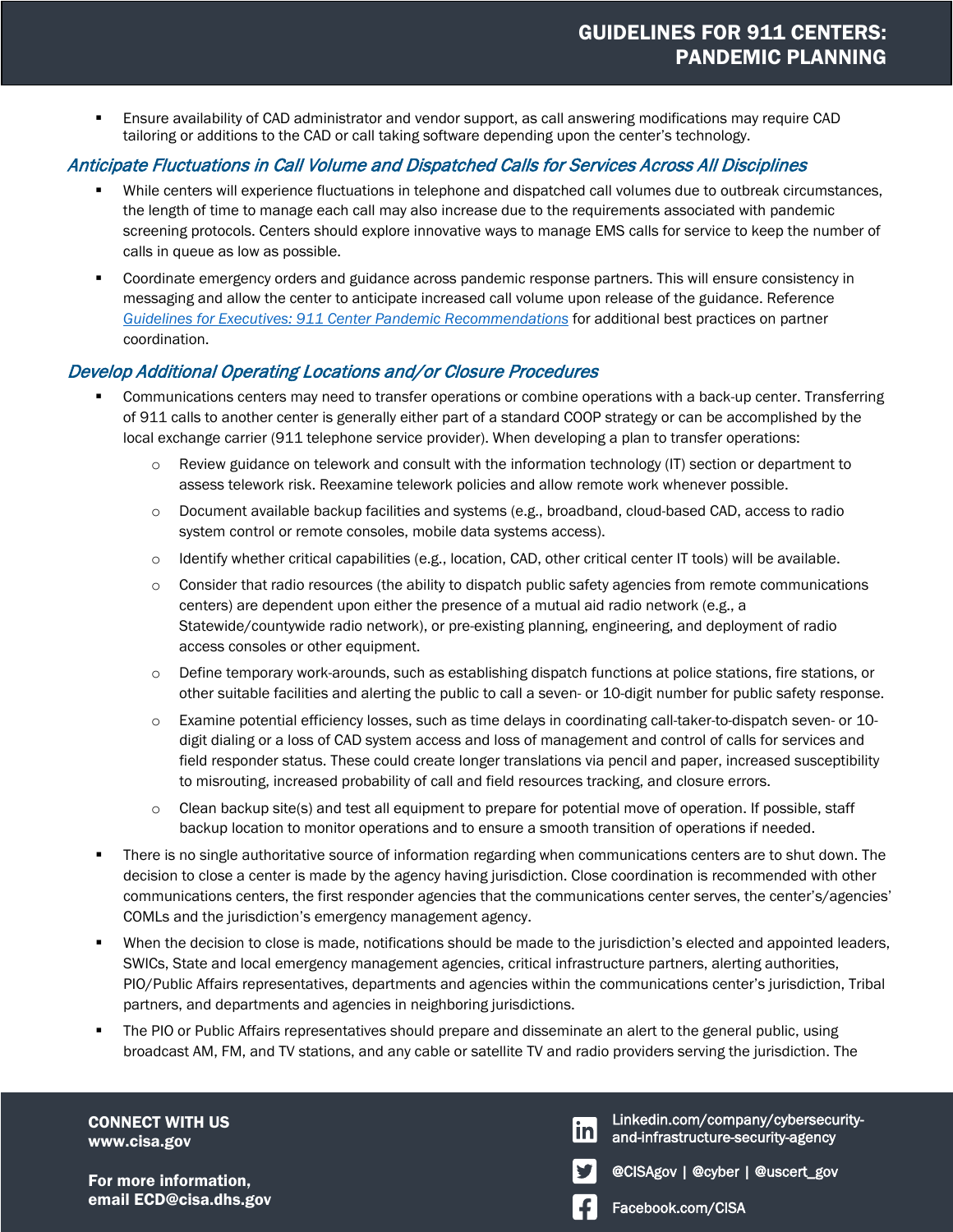jurisdiction's websites and social media should also publicize the closing of a communications center and provide directions to the public on how to reach emergency services while the center remains closed in the event of a complete shutdown.

#### Plan and Sustain Critical Supplies and Resources

Ensure that any identified gaps in needed resources or services to maintain the center's operations are consistently monitored, and if solutions are not forthcoming, be prepared to work with emergency management officials to elevate official requests to the next level of government. Executives and elected officials should be prepared to make additional outreach for help and resources. The tables in this section specifically address best practices regarding management of cleaning and disinfecting supplies and PPE, telecommunications and technology resources, and facility space and equipment.

#### Cleaning/Disinfecting Supplies and PPE

Obtain and inventory enough critical supplies to last through the first wave of a pandemic and stage supplies at each worksite; keep the supplies in a secure location or plan for security to protect the supplies; follow the CDC's *[Strategies to Optimize the](https://www.cdc.gov/coronavirus/2019-ncov/hcp/ppe-strategy/index.html?CDC_AA_refVal=https%3A%2F%2Fwww.cdc.gov%2Fcoronavirus%2F2019-ncov%2Fhcp%2Fhealthcare-supply-ppe-index.html)  [Supply of PPE and Equipment](https://www.cdc.gov/coronavirus/2019-ncov/hcp/ppe-strategy/index.html?CDC_AA_refVal=https%3A%2F%2Fwww.cdc.gov%2Fcoronavirus%2F2019-ncov%2Fhcp%2Fhealthcare-supply-ppe-index.html)*, CDC's *[Reopening Guidance for Cleaning and Disinfecting Public Spaces, Workplaces,](https://www.cdc.gov/coronavirus/2019-ncov/community/reopen-guidance.html)  [Businesses, Schools, and Homes](https://www.cdc.gov/coronavirus/2019-ncov/community/reopen-guidance.html)*, U.S. Environmental Protection Agency's (EPA) list of *[Disinfectants for Use Against SARS-](https://www.epa.gov/pesticide-registration/list-n-disinfectants-use-against-sars-cov-2)[CoV-2](https://www.epa.gov/pesticide-registration/list-n-disinfectants-use-against-sars-cov-2)* (the virus that causes COVID-19)

Maintain an inventory supply list and review at the end of each shift to assess the need to reorder supplies. Consider capture and analysis of user generated data (e.g., [PPE burn rate\)](https://www.cdc.gov/coronavirus/2019-ncov/hcp/ppe-strategy/burn-calculator.html) to develop awareness to predict and alert critical needs; design flow charts and infographics based on the analysis to assist in timely decision-making

#### Telecommunications and Technology Resources

Identify minimum communications requirements to perform essential functions and alternate equipment and systems, staff and their responsibilities, and facilities or base locations

Consider route diversity<sup>6</sup>, redundancy, and protective and restorative measures (e.g.[, Telecommunications Service Priority](https://www.cisa.gov/telecommunications-service-priority-tsp) Restoration) to decrease the likelihood of disruption during a pandemic, including measures for teleworking staff (e.g., alternate phone numbers, email, instant messaging)

Document alternative communications systems available but not used during day-to-day operations (e.g., satellite)

Ensure enrollment in and dissemination of procedures for accessing priority service programs (i.e. Government Emergency [Telecommunications Service,](https://www.cisa.gov/government-emergency-telecommunications-service-gets) [Wireless Priority Service\)](https://www.cisa.gov/wireless-priority-service-wps) in the event that commercial communication systems become congested

Be aware that [Telecommunications Service Priority](https://www.cisa.gov/telecommunications-service-priority-tsp) provisioning may be helpful in terms of getting critical private lines to service providers (e.g., firehouses, police substations) or to target hazard sites (e.g., prisons, hospitals, bulk petroleum storage sites) and getting other telephone lines established and activated on short notice

At the onset of an incident, implement a stress test to evaluate the center's communications capabilities (e.g., enterprise network, virtual private network [VPN]), and configure accordingly to accommodate the surge of personnel who may be teleworking

Test, review, and update essential records, databases, and systems. These resources will need to be available electronically to employees who are teleworking or located at alternate sites. This may include secure access to network and other databases to allow for functions such as payroll processing, ordering of supplies, and the ability for vendors to remotely provide services, such as needed software upgrades

Implement a daily radio system, CAD system, and other critical IT systems (e.g., alert, warnings, and notification [AWN] systems) health check and continue preventative maintenance

Actively monitor critical systems health and performance and initiate maintenance or corrective services to any anomalies

Maintain technology and telecommunications (e.g., lighting, network connections, Wi-Fi [both guest and restricted access]) on the operations floor and beyond (e.g., meeting rooms, training rooms) in the event they may be pressed into service or used for additional entities (e.g., task force, media)

CONNECT WITH US www.cisa.gov

 $\overline{a}$ 

For more information, email ECD@cisa.dhs.gov Facebook.com/CISA

and-infrastructure-security-agency Linkedin.com/company/cybersecurity-

@CISAgov | @cyber | @uscert\_gov

<span id="page-4-0"></span> $^6$  Cybersecurity and Infrastructure Security Agency (CISA),  $\rm{\underline{Communications Resiliency}}$ , last accessed May 6, 2020.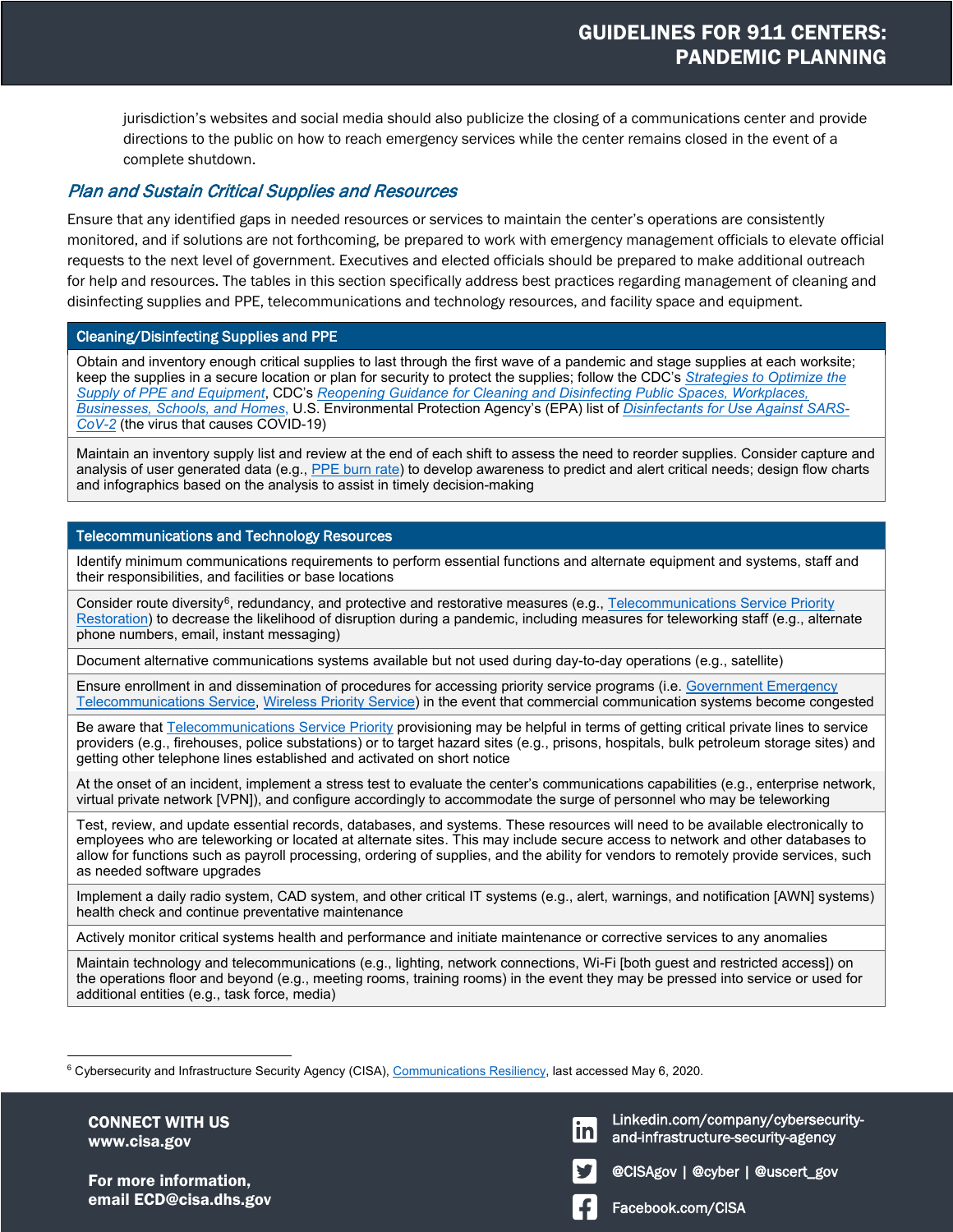#### Telecommunications and Technology Resources

Establish agreements with contracted service vendors that address operational continuity in the event of a pandemic. Source critical parts and pieces and train personnel on basic repair procedures. Confirm service level agreements (SLA) will continue to be performed, making sure "force majeure" does not excuse non-performance or lead to contract termination, so that services will be available from all critical systems vendors

Determine requirements and procure backup systems in addition to maintaining existing ones and train personnel on usage and switch-over processes

Establish inventory of primary and backup center hardware, including each piece's respective manufacturer's cleaning instruction

Establish an inventory of all software authorized for use, provide appropriate cybersecurity controls, and ensure all software is patched with the latest updates. These updates should be done regularly, regardless of pandemic response needs

Prepare to issue alternate credentialing tools if centers cannot issue or use standard credentials (e.g., tokens, Personal Identity Verification [PIV] cards) for physical and logical access. Ensure that essential vendors and service providers have been vetted and provided viable credentials for access to facilities

Verify passwords for access to services and programs essential to daily operations (e.g., logging on to desktop, AWN systems, services such as center's network resources, CAD, [National Law Enforcement Telecommunications System](https://www.nlets.org/) [Nlets], National [Crime Information Center,](https://www.fbi.gov/services/cjis/ncic) State and local Criminal Justice Information Services [CJIS])

Consider the potential for using the center as a source of real-time, reliable data that could inform response efforts throughout the public safety ecosystem; research and apply Geographic Information System (GIS)-based services or programs to visually represent call volume, response level, outages, and other pertinent categories

#### Facility Space and Equipment

Examine local options for tent rentals, space rentals, or storage facilities if additional square footage will be needed for essential supplies or to enable physical distancing

Maintain primary and backup facilities and functions (e.g., lighting; heating, ventilation, and air conditioning [HVAC] system; plumbing). As the pandemic continues, it may become increasingly difficult to fix these functions

### Maintain Community Outreach and Support

- Inform the public of changes in call handling and response through a coordinated messaging with other public safety partners; distribute the information as widely as possible via available communications channels. For additional best practices on AWN, use the *[Public Safety Communications Ten Keys to Improving Emergency Alerts,](https://www.dhs.gov/publication/alerts-and-warnings)  [Warnings & Notifications](https://www.dhs.gov/publication/alerts-and-warnings)*.
- **Include updated response procedures that reflect the area and population served. Gender, age, ethnicity,** socioeconomic status, transitory or recently arrived status, familial relationships, an individual's or community's past experiences, environmental and social factors, access and functional needs, language, literacy, ability, remoteness or isolation, access to technology, and other factors can all affect how people interpret and subsequently respond to AWN. Centers should actively engage these diverse populations to be as inclusive and accessible as possible in continuity and protective measures planning. Additionally, pre-messaging and alternative guidance can help those who need more time to prepare or cannot take the recommended protective actions.

### Adapt to Evolving Circumstances, Including Easing of Restrictions

While continuity of operations should be planned for in advance, there will be unforeseen circumstances that do not allow for advanced planning or training and exercises. Center managers should be flexible when unforeseen circumstances occur and draw upon resources that are available to them through reliable sources (e.g., CISA, CDC, FEMA, OSHA, Office of Personnel Management [OPM], The National 911 Program, NENA, The National Association of State 911 Administrators [NASNA], Association of Public-Safety Communications Officials-International [APCO]). Throughout the pandemic, and on a continuous basis, documenting and sharing lessons learned with partners, including SWICs, provides immediate situational awareness and enables improvements in future pandemic planning. As isolation or quarantine restrictions are eased, centers should be

CONNECT WITH US www.cisa.gov

For more information, email ECD@cisa.dhs.gov Facebook.com/CISA

and-infrastructure-security-agency Linkedin.com/company/cybersecurity-